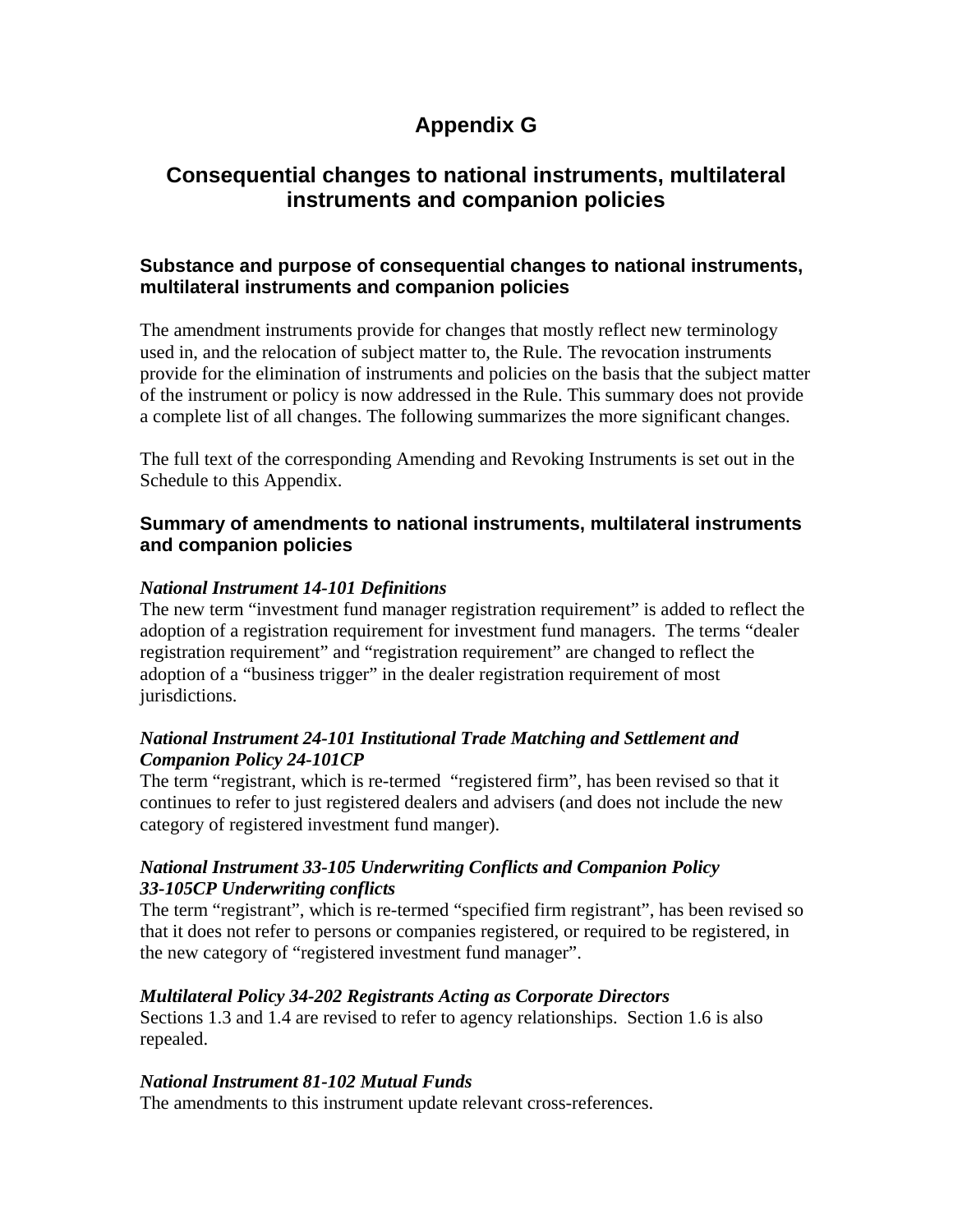## *National Instrument 81-107 Independent Review Committee for Investment Funds*  The amendments to this instrument update relevant section references.

# **Revocation or rescission of national instruments, multilateral instruments and companion policies**

The following instruments are revoked or rescinded on the date that the Rule comes into force, on the basis that their subject matter is subsumed in the Rule:

- Multilateral Instrument 11-101 *Principal Regulator System*
- Companion Policy 11-101CP *Principal Regulator System*.
- National Instrument 33-102 *Regulation of Certain Registrant Activities*
- Companion Policy 33-102CP *Regulation of Certain Registrant Activities*
- National Policy 34-201 *Breach of Requirements of Other Jurisdictions*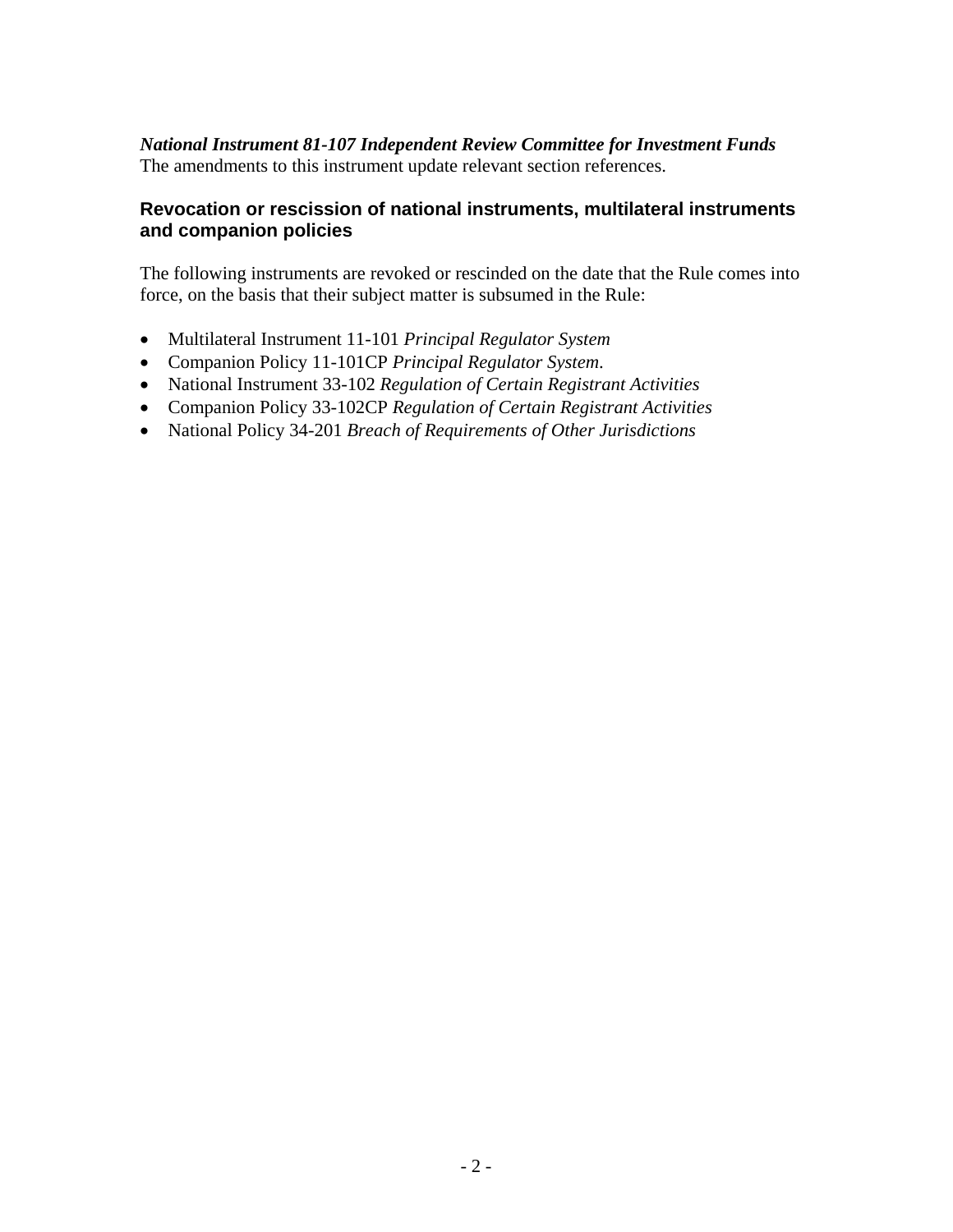## **Schedule to Appendix G Consequential Changes to National Instruments, Multilateral Instruments and Companion Policies**

### **AMENDING AND REVOKING OR RESCINDING INSTRUMENTS**

## **Amendments to national instruments, multilateral instruments and companion policies**

#### **Amendments to National Instrument 14-101** *Definitions*

- *1. National Instrument 14-101 Definitions is amended by this Instrument.*
- *2. Section 1.1(3) is amended*

## *a. by repealing the definition of "*dealer registration requirement*" and substituting the following:*

"dealer registration requirement" means:

- (a) in every jurisdiction except British Columbia, Manitoba and New Brunswick, the requirement in securities legislation that prohibits a person or company from acting as a dealer unless that person or company is registered in the appropriate category of registration under securities legislation, and
- (b) in British Columbia, Manitoba and New Brunswick, the requirement in securities legislation that prohibits a person or company from trading in a security unless that person or company is registered in the appropriate category of registration under securities legislation;**,**

## *b. by adding the following after the definition of "*insider reporting requirement*":*

"investment fund manager registration requirement" means the requirement in securities legislation that prohibits a person or company from acting as an investment fund manager unless the person or company is registered in the appropriate category of registration under securities legislation;*,* 

## *c. by repealing the definition of "*person or company*" and substituting the following:*

"person or company", for the purpose of a national instrument or multilateral instrument, means,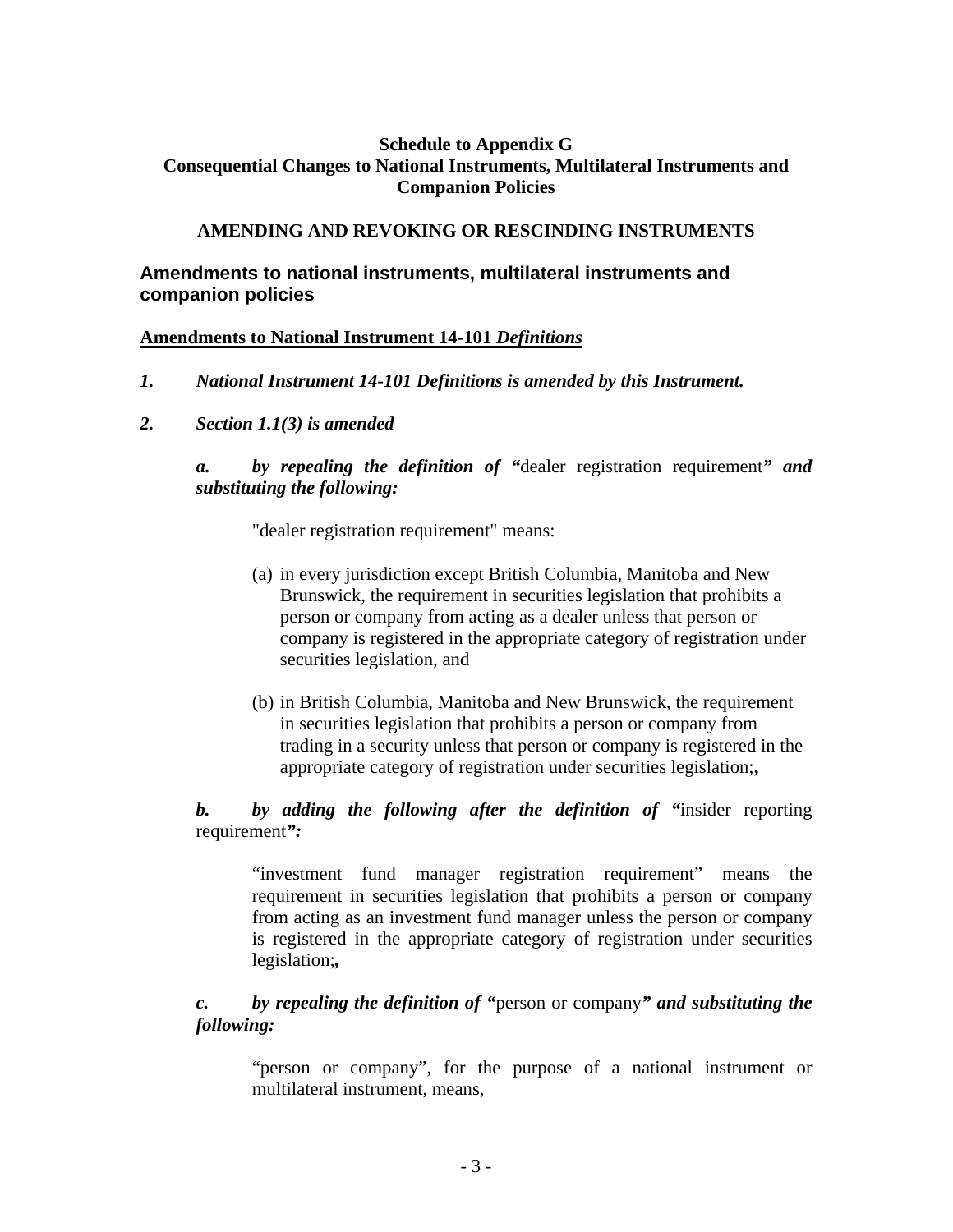(a) in British Columbia, a "person" as defined in section 1(1) of the *Securities Act* (British Columbia);

(b) in New Brunswick, a "person" as defined in section 1(1) of the *Securities Act* (New Brunswick);

(c) in the Northwest Territories, a "person" as defined in section 1 of the *Securities Act* (Northwest Territories);

(d) in Prince Edward Island, a "person" as defined in section 1 of the *Securities Act* (Prince Edward Island);

(e) in Québec, a "person" as defined in section 5.1 of the *Securities Act* (Québec); and

(f) in Yukon Territory, a "person" as defined in section 1 of the *Securities Act* (Yukon territory).*, and* 

## *d. by repealing the definition of "*registration requirement*" and substituting the following:*

"registration requirement" means all of the following:

- (a) the adviser registration requirement,
- (b) the dealer registration requirement,
- (c) the investment fund manager registration requirement, and
- (d) the underwriter registration requirement; *.*

## *3. Appendix B is amended by replacing the paragraph opposite Québec with the following:*

Securities Act, An Act respecting the Autorité des marchés financiers (R.S.Q., c. A-33.2), Derivatives Act (S.Q. 2008, c. 24), the regulations under those Acts, and the blanket rulings and orders issued by the securities regulatory authority.

#### *4. Appendix C is amended by replacing the paragraph opposite Northwest Territories with the following:*

**Superintendent of Securities, Northwest Territories**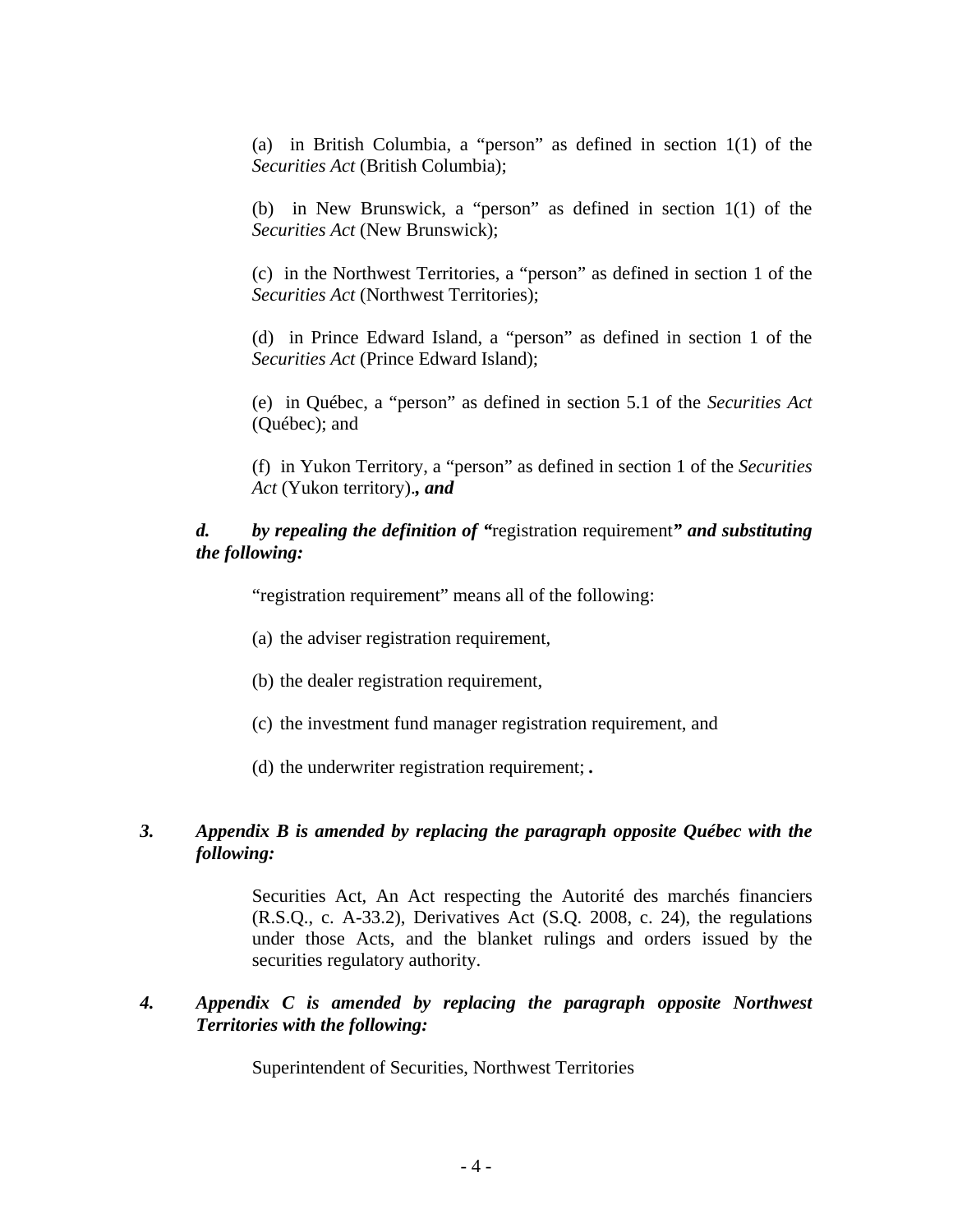*5. Appendix D is amended by replacing the paragraph opposite Northwest Territories with the following:* 

> Superintendent, as defined under section 1 of the *Securities Act* (Northwest Territories).

*6. This Instrument comes into force on the day National Instrument 31-103 Registration Requirements and Exemptions comes into force.* 

**Amendments to National Instrument 24-101** *Institutional Trade Matching and Settlement*

- *1. National Instrument 24-101 Institutional Trade Matching and Settlement is amended by this Instrument.*
- *2. Section 1.1. is amended by adding the following after the definition of "*matching service utility*":*

"registered firm" means a person or company registered under securities legislation as a dealer or adviser.

- *3. The term "*registrant*" is struck out wherever it occurs and is replaced by "*registered firm*".*
- *4. This Instrument comes into force on the day National Instrument 31-103 Registration Requirements and Exemptions comes into force.*

## **Amendments to Companion Policy 24-101 CP** *Institutional Trade Matching and Settlement*

- *1. Companion Policy 24-101CP Institutional Trade Matching and Settlement is amended by this Instrument.*
- *2. The term "*registrant*" is struck out wherever it occurs and is replaced by "*registered firm*".*
- *3. This Instrument comes into force on the day National Instrument 31-103 Registration Requirements and Exemptions comes into force.*

## **Amendments to National Instrument 33-105** *Underwriting Conflicts*

- *1. National Instrument 33-105 Underwriting Conflicts is amended by this Instrument.*
- *2. Section 1.1 is amended*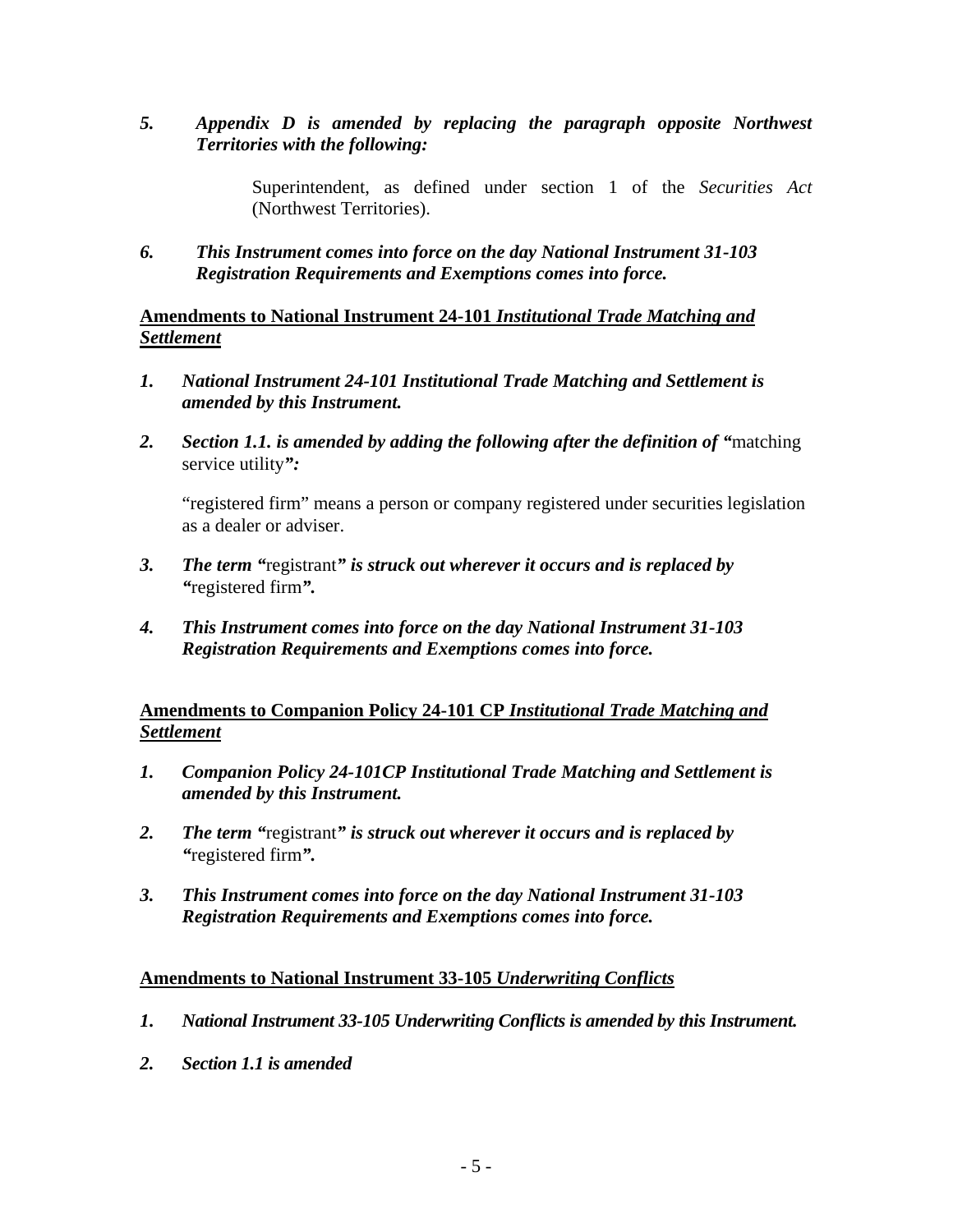- *a. in the definition of "*connected issuer*" by striking out "*registrant*" wherever it occurs and substituting "*specified firm registrant*",*
- *b. in the definition of "*influential securityholder*" by striking out "*registrant*" and substituting "*specified firm registrant*",*
- *c. in the definition of "*professional group*" by striking out "*registrant*" wherever it occurs and substituting "*specified firm registrant*",*
- *d. by repealing the definition of "*registrant*",*
- *e. in the definition of "*related issuer*" by striking out "*; and*" and substituting "*;*",*
- *f. in the definition of "*special warrant*" by striking out "*distribution of the other security*" and substituting "*distribution of the other security; and*", and*
- *g. by adding the following after the definition of "*special warrant*"*:

*"*specified firm registrant*"* means a person or company registered, or required to be registered, under securities legislation as a registered dealer, registered adviser or registered investment fund manager. **.**

- *3. In the following provisions, the term "*registrant*" is struck out wherever it occurs and "*specified firm registrant*" is substituted:* 
	- *a. section 1.2,*
	- *b. section 2.1, and*
	- *c. section 3.1.*
- *4. Appendix C is amended by striking out "*registrant*" wherever it occurs and substituting "*specified firm registrant*"***.**
- *5. This Instrument comes into force on the day National Instrument 31-103 Registration Requirements and Exemptions comes into force.*

## **Amendments to Companion Policy 33-105CP** *Underwriting Conflicts*

- *1. Companion Policy 33-105CP Underwriting Conflicts is amended by this Instrument.*
- *2. In the following provisions of the Companion Policy "*registrant*" is struck out wherever it occurs and "*specified firm registrant" *is substituted:* 
	- *a. section 2.1,*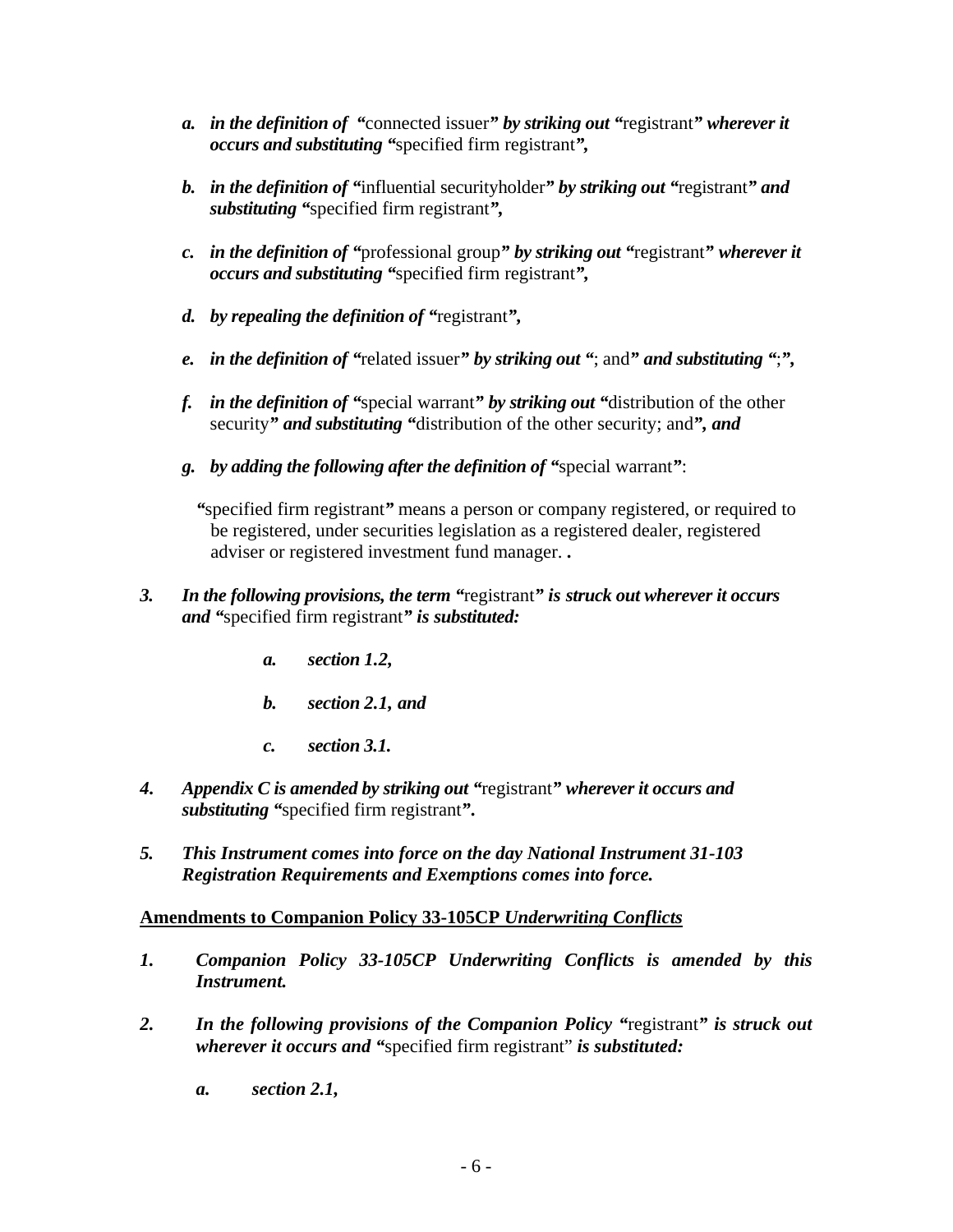- *b. section 2.2,*
- *c. section 2.4,*
- *d. section 4.1,*
- *e. section 4.2,*
- *f. section 4.3,*
- *g. section 5.1, and*
- *h. section 6.1.*
- *3. Appendix A-1 is amended by striking out "*registrant*" wherever it occurs and substituting "*specified firm registrant*".*
- *4. Appendix A-2 is amended by striking out "*registrant*" wherever it occurs and substituting "*specified firm registrant*"***.**
- *5. Appendix A-3 is amended by striking out "*registrant*" wherever it occurs and substituting "*specified firm registrant*"***.**
- *6. Appendix A-4 is amended by striking out "*registrant*" wherever it occurs and substituting "*specified firm registrant*"***.**
- *7. This Instrument comes into force on the day National Instrument 31-103 Registration Requirements and Exemptions comes into force.*

#### **Amendments to Multilateral Policy 34-202** *Registrants Acting As Corporate Directors*

- *1. Multilateral Policy 34-202 Registrants Acting as Corporate Directors is amended by this Instrument.*
- *2. Section 1.3 is amended by striking out "*Any director of a reporting issuer who is a partner, director, officer or employee of a registrant should, in the view of the Canadian securities regulatory authorities, recognize that the director's first responsibility in this area is to the reporting issuer on whose board the director serves. A director should meticulously avoid any disclosure of inside information to partners, directors, officers and employees of the registrant or to its clients.**"** *and substituting "*Any director of a reporting issuer who is a partner, director, officer, employee or agent of a registrant should, in the view of the Canadian securities regulatory authorities, recognize that the director's first responsibility in this area is to the reporting issuer on whose board the director serves. A director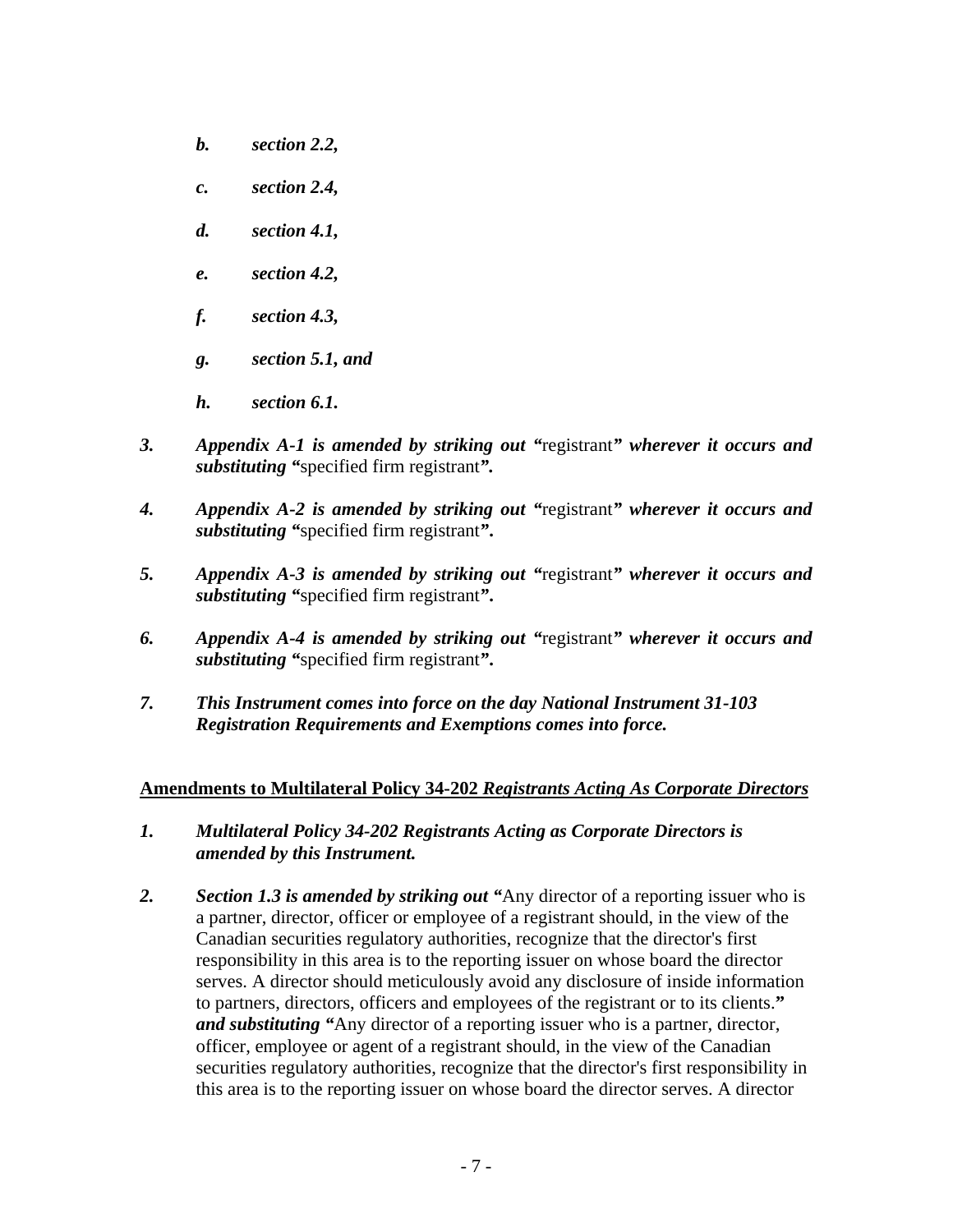should meticulously avoid any disclosure of inside information to partners, directors, officers, employees or agents of the registrant or to its clients.**"**

- *3. Section 1.4 is amended by striking out "*If a representative of a registrant*" and substituting* **"**If a partner, director, officer, employee or agent of a registrant**".**
- *4. Section 1.6 is repealed.*
- *5. This Instrument comes into force on the day National Instrument 31-103 Registration Requirements and Exemptions comes into force.*

## **Amendments to National Instrument 81-102** *Mutual Funds*

- *1. National Instrument 81-102 Mutual Funds is amended by this Instrument.*
- *2. Section 1.1. is amended in the definition of "*specified dealer*" by striking out "*limited market dealer*" and substituting "*exempt market dealer*".*
- *3. Appendix C is amended* 
	- a. *in the column "*Jurisdiction*"* 
		- i. *by striking out "*Alberta*",*
		- ii. *by striking out "*Ontario*", and*
		- iii. *by striking out "*Quebec*".*
	- b. *in the column "*Securities Legislation Reference*"* 
		- i. *by striking out "*Section 9 of ASC Policy 7.1*",*
		- ii. *by striking out "*Section 227 of Reg. 1015*", and*
		- iii. *by striking out "*Article 236 and 237.1 of the Securities Regulation*".*
- *4. This Instrument comes into force on the day National Instrument 31-103 Registration Requirements and Exemptions comes into force.*

## **Amendments to National Instrument 81-104** *Commodity Pools*

- *1. National Instrument 81-104 Commodity Pools is amended by this Instrument.*
- *2. In section 1.1.(1), the definition of "*mutual fund restricted individual*" is amended by striking out "*salesperson, partner, director or officer of a dealer*" and substituting "*dealing representative of a registered dealer*".*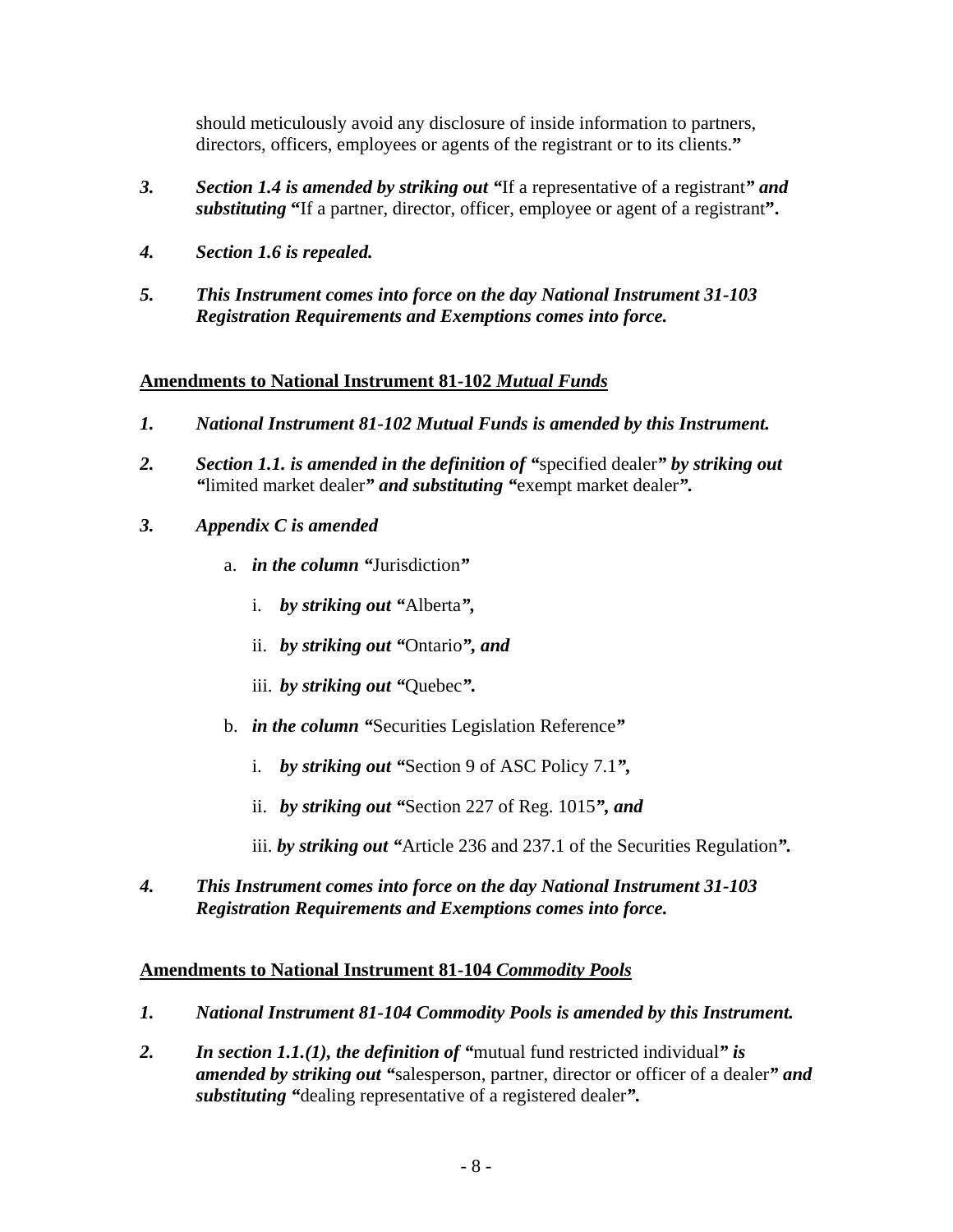*3. This Instrument comes into force on the day National Instrument 31-103 Registration Requirements and Exemptions comes into force.* 

## **Amendments to National Instrument 81-105** *Mutual Fund Sales Practices*

- *1. National Instrument 81-105 Mutual Fund Sales Practices is amended by this Instrument.*
- *2. Section 1.1. is amended by repealing the definition of "*representative*" and substituting the following:*

"representative" means, for a participating dealer,

- (a) a partner, director, officer or employee of the participating dealer,
- (b) an individual who trades securities on behalf of the participating dealer, whether or not the individual is employed by the dealer, and
- (c) any company through which a person referred to in paragraphs (a) or (b) carries on activities in connection with services provided to the participating dealer.

#### *3. Section 1.2 is repealed and the following is substituted:*

1.2 Interpretation – Terms defined in National Instrument 81-102 *Mutual Funds* and used in this Instrument have the respective meanings ascribed to them in National Instrument 81-102 *Mutual Funds*.

## *4. This Instrument comes into force on the day National Instrument 31-103 Registration Requirements and Exemptions comes into force.*

## **Amendments to Companion Policy 81-105 CP** *Mutual Fund Sales Practices*

- *1. Companion Policy 81-105CP Mutual Fund Sales Practices is amended by this Instrument.*
- *2. Part 3 is amended by repealing section 3.1(1).*
- *3. This Instrument comes into force on the day National Instrument 31-103 Registration Requirements and Exemptions comes into force.*

**Amendments to National Instrument 81-107** *Independent Review Committee for Investment Funds*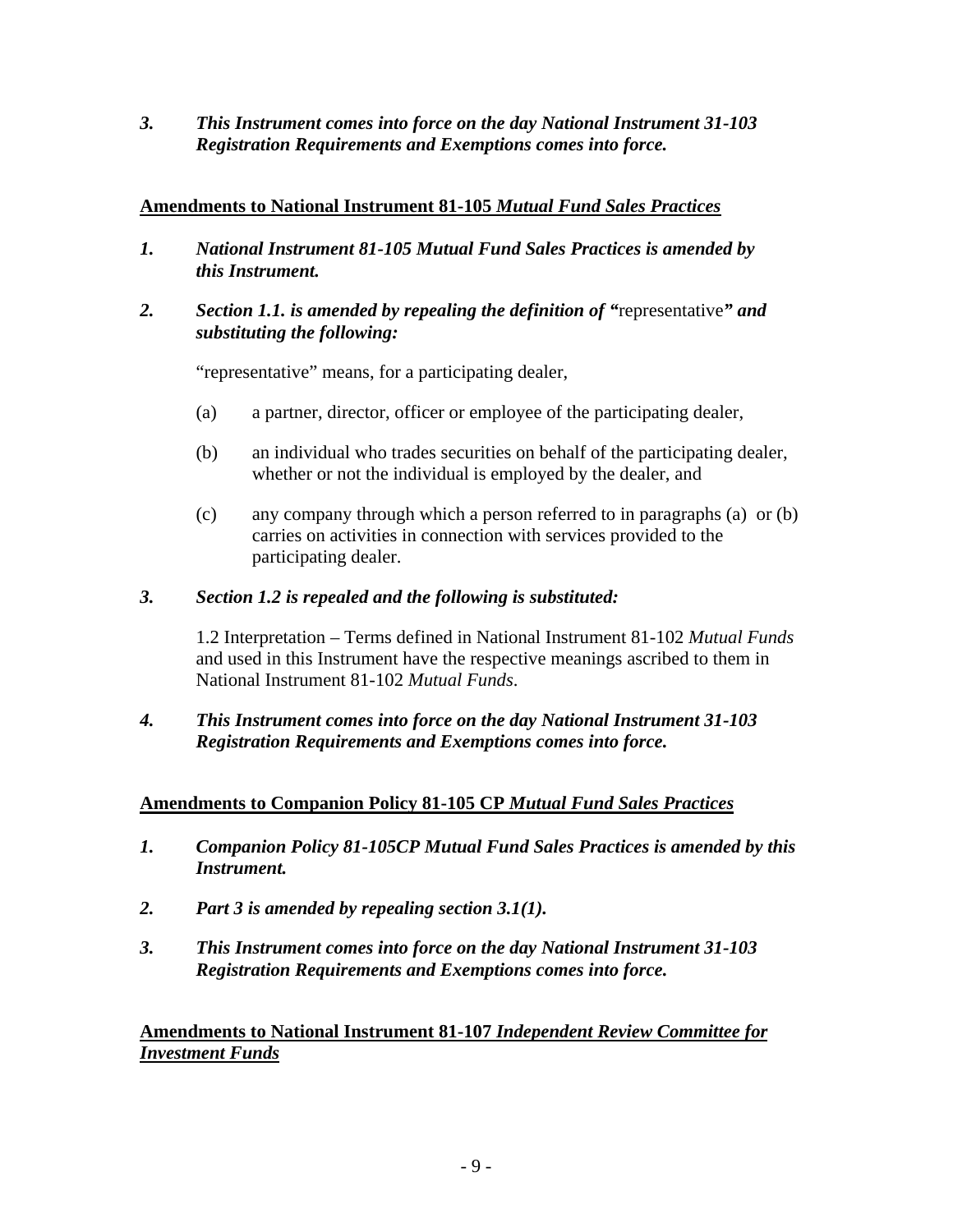- *1. National Instrument 81-107 Independent Review Committee for Investment Funds is amended by this Instrument.*
- *2. Section 6.2 is amended by deleting subsection (4).*
- *3. Appendix A is amended* 
	- a. *by adding* "Northwest Territories*" after "*New Brunswick*" under the heading "*Jurisdiction*",*
	- b. *by adding "*Part 11 Insider Reporting and Early Warning of the *Securities Act* (Northwest Territories)*" under the heading "*Securities Legislation Reference*" opposite "*Northwest Territories*", and*
	- c. *by adding"*and section 13.5 of National Instrument 31-103 Registration Requirements and Exemptions*" after "*Part 4 of National Instrument 81- 102 Mutual Funds*".*

#### *4. Appendix B is repealed and the following is substituted:*

| <b>JURISDICTION</b>          | <b>LEGISLATION REFERENCE</b>                                                                 |
|------------------------------|----------------------------------------------------------------------------------------------|
| Alberta                      | Section 13.5(2)(b) of National Instrument 31-103 Registration<br>Requirements and Exemptions |
| <b>British Columbia</b>      | Section 127(1)(b) of the <i>Securities Act</i> (British Columbia)                            |
|                              | Section 13.5(2)(b) of National Instrument 31-103 Registration<br>Requirements and Exemptions |
| Manitoba                     | Section 13.5(2)(b) of National Instrument 31-103 Registration<br>Requirements and Exemptions |
| New Brunswick                | Section 144(1)(b) of the Securities Act (New Brunswick)                                      |
|                              | Section 11.7(6) of Local Rule 31-501 Registration<br>Requirements                            |
|                              | Section 13.5(2)(b) of National Instrument 31-103 Registration<br>Requirements and Exemptions |
| Newfoundland and<br>Labrador | Section 119(2)(b) of the Securities Act (Newfoundland and<br>Labrador)                       |
|                              | Section 103(6) of Reg. 805/96                                                                |
|                              | Section 13.5(2)(b) of National Instrument 31-103 Registration<br>Requirements and Exemptions |
| <b>Northwest Territories</b> | Section 13.5(2)(b) of National Instrument 31-103 Registration<br>Requirements and Exemptions |
| Nova Scotia                  | Section 126(2)(b) of the Securities Act (Nova Scotia)                                        |
|                              | Section 32(6) of the General Securities Rules                                                |
|                              | Section 13.5(2)(b) of National Instrument 31-103 Registration<br>Requirements and Exemptions |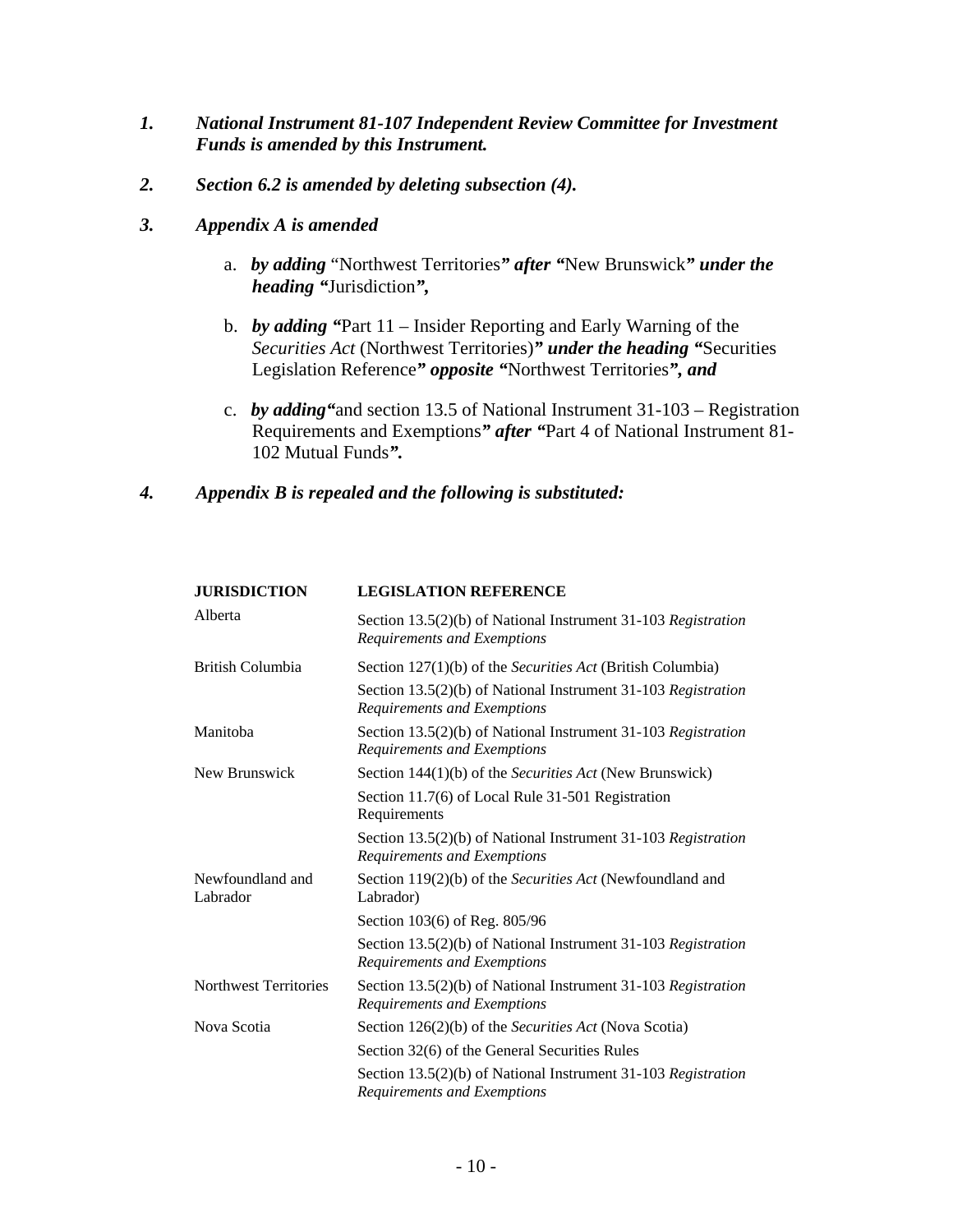| Nunavut              | Section 13.5(2)(b) of National Instrument 31-103 Registration<br>Requirements and Exemptions |
|----------------------|----------------------------------------------------------------------------------------------|
| Ontario              | Section 13.5(2)(b) of National Instrument 31-103 Registration<br>Requirements and Exemptions |
| Prince Edward Island | Section 38.1(6) of Securities Act Regulations                                                |
|                      | Section 13.5(2)(b) of National Instrument 31-103 Registration<br>Requirements and Exemptions |
| Ouebec               | Section 13.5(2)(b) of National Instrument 31-103 Registration<br>Requirements and Exemptions |
| Saskatchewan         | Section 13.5(2)(b) of National Instrument 31-103 Registration<br>Requirements and Exemptions |
| Yukon                | Section 13.5(2)(b) of National Instrument 31-103 Registration<br>Requirements and Exemptions |

*5. This Instrument comes into force on the day National Instrument 31-103 Registration Requirements and Exemptions comes into force.*

### **Revocation or rescission of national instruments, multilateral instruments and companion policies**

#### *Revocation of Multilateral Instrument 11-101 Principal Regulator System*

Multilateral Instrument 11-101 *Principal Regulator System* is revoked on the day National Instrument 31-103 *Registration Requirements and Exemptions* comes into force.

#### *Rescission of Companion Policy 11-101CP Principal Regulator System*

Companion Policy 11-101CP *Principal Regulator System* is rescinded on the day National Instrument 31-103 *Registration Requirements and Exemptions* comes into force.

#### *Revocation of National Instrument 33-102 Regulation of Certain Registrant Activities*

National Instrument 33-102 *Regulation of Certain Registrant Activities* is revoked on the day National Instrument 31-103 *Registration Requirements and Exemptions* comes into force.

#### *Rescission of Companion Policy 33-102CP Regulation of Certain Registrant Activities*

Companion Policy 33-102CP *Regulation of Certain Registrant Activities* is rescinded on the day National Instrument 31-103 *Registration Requirements and Exemptions* comes into force.